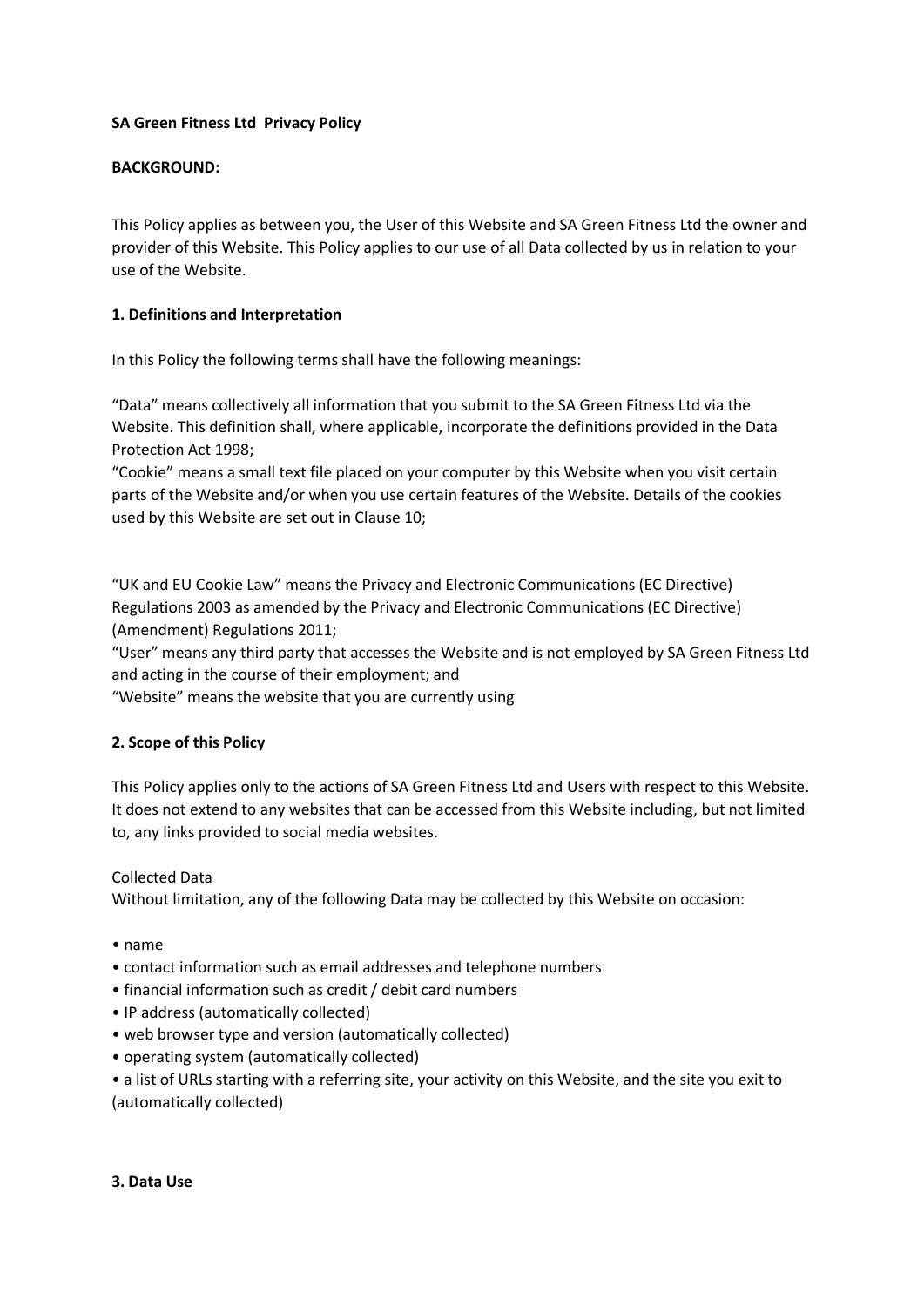• Any personal Data you submit can be retained by SA Green Fitness Ltd for six months.

• Unless we are obliged or permitted by law to do so, and subject to Clause 5, your Data will not be disclosed to third parties. This [includes] OR [does not include] our affiliates and / or other companies.

• All personal Data is stored securely in accordance with the principles of the Data Protection Act 1998.

• Any or all of the above Data may be required by us from time to time in order to provide you with the best possible service and experience when using our Website. Specifically, Data may be used by us for the following reasons:

- internal record keeping
- improvement of our products / services
- transmission by email of promotional materials that may be of interest to you

• contact for market research purposes which may be done using email, telephone, fax or mail. Such information may be used to customise or update the Website.

## **4. Third Party Websites and Services**

• SA Green Fitness Ltd may, from time to time, employ the services of other parties for dealing with matters that may include, but are not limited to, payment processing, delivery of purchased items, search engine facilities, advertising and marketing. The providers of such services [do not] have access to certain personal Data provided by Users of this Website.

• [Any Data used by such parties is used only to the extent required by them to perform the services that SA Green Fitness Ltd requests. Any use for other purposes is strictly prohibited. Furthermore, any Data that is processed by third parties shall be processed within the terms of this Policy and in accordance with the Data Protection Act 1998.]

## **5. Links to Other Websites**

This Website may, from time to time, provide links to other websites. SA Green Fitness Ltd has no control over such websites and is in no way responsible for the content thereof. This Policy does not extend to your use of such websites. Users are advised to read the privacy policy or statement of other websites prior to using them.

## **6. Changes of Business Ownership and Control**

• SA Green Fitness Ltd may, from time to time, expand or reduce our business and this may involve the sale and/or the transfer of control of all or part of SA Green Fitness Ltd. Data provided by Users will, where it is relevant to any part of our business so transferred, be transferred along with that part and the new owner or newly controlling party will, under the terms of this Policy, be permitted to use the Data for the purposes for which it was originally supplied to us.

• In the event that any Data submitted by Users is to be transferred in such a manner, you will [not] be contacted in advance and informed of the changes. [When contacted you will [not] be given the choice to have your Data deleted or withheld from the new owner or controller.]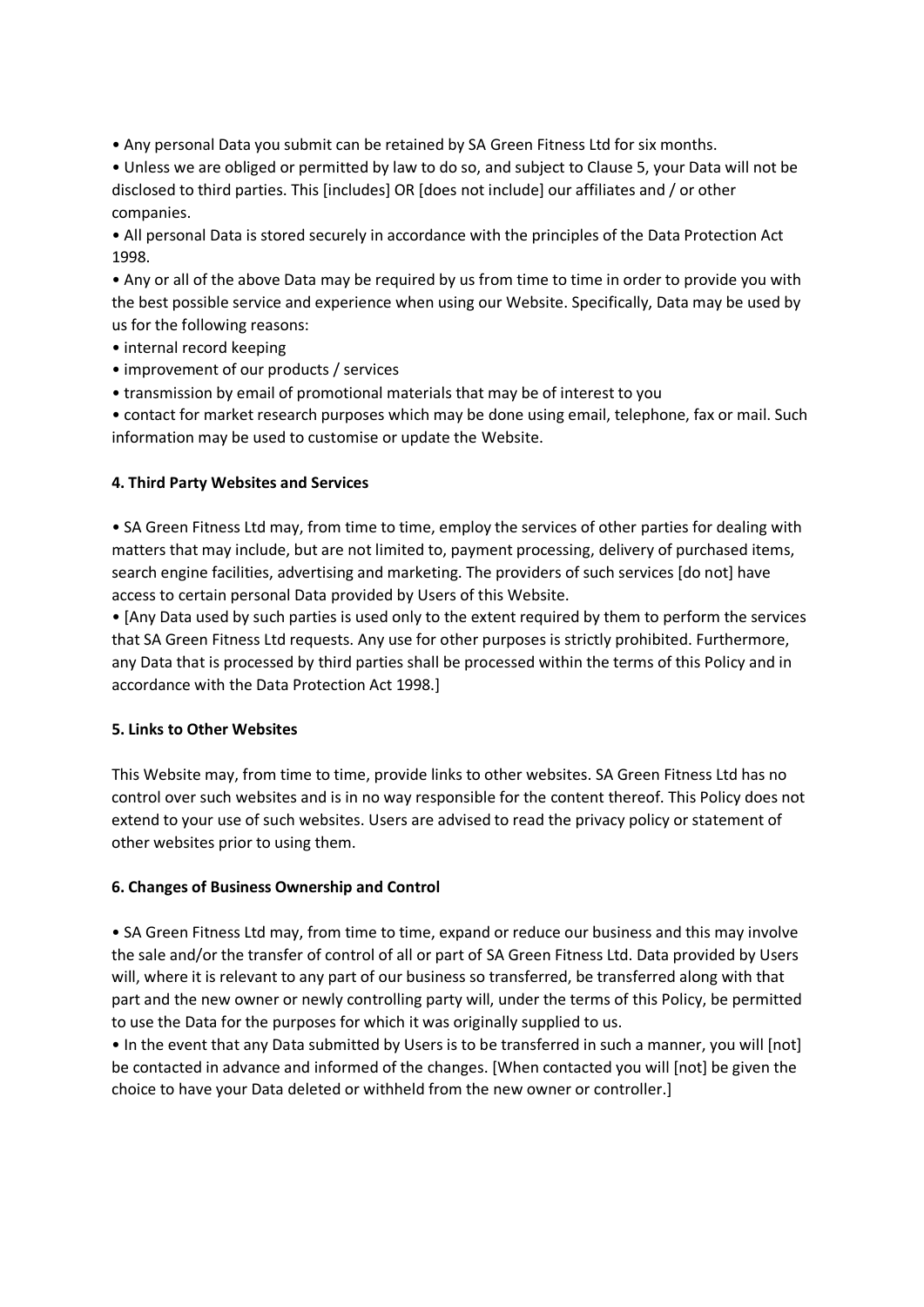# **7. Controlling Use of Your Data**

• Wherever you are required to submit Data, you will be given options to restrict our use of that Data. This may include the following:

• use of Data for direct marketing purposes; and

• sharing Data with third parties.

## **8. Your Right to Withhold Information**

• You may access [certain areas of] the Website without providing any Data at all. [However, to use all features and functions available on the Website you may be required to submit certain Data.] • You may restrict your internet browser's use of Cookies. For more information see Clause 12.

## **9. Security**

• Data security is of great importance to SA Green Fitness Ltd and to protect your Data we have put in place suitable physical, electronic and managerial procedures to safeguard and secure Data collected via this Website.

## **10. Cookies**

• This Website may place and access certain Cookies on your computer. SA Green Fitness Ltd uses Cookies to improve your experience of using the Website and to improve our range of [products] AND/OR [services]. SA Green Fitness Ltd has carefully chosen these Cookies and has taken steps to ensure that your privacy is protected and respected at all times.

• All Cookies used by this Website are used in accordance with current UK and EU Cookie Law.

• [Certain features of the Website depend upon Cookies to function. UK and EU Cookie Law deems these Cookies to be "strictly necessary". These Cookies are shown below. Your consent will not be sought to place these Cookies. You may still block these cookies by changing your internet browser's settings as detailed below.]

• This Website places the following Cookies:

• This Website uses analytics services provided by Google Analytics. Website analytics refers to a set of tools used to collect and analyse usage statistics, enabling us to better understand how Users use the Website. This, in turn, enables us to improve the Website and the [products] AND/OR [services]offered through it. You do not have to allow us to use these Cookies, as detailed below, however whilst our use of them does not pose any risk to your privacy or your safe use of the Website it does enable us to continually improve our business.

• The analytics services used by this Website use Cookies to gather the required information. [Certain of these Cookies may be placed immediately when you decide to visit the Website and it may not be possible to obtain your prior consent. You may remove these Cookies and prevent future use of them by following the steps set out below.]

• The analytics services used by this Website use the following Cookies:

• You can choose to enable or disable Cookies in your internet browser. Most internet browsers also enable you to choose whether you wish to disable all cookies or only third party cookies. By default, most internet browsers accept Cookies but this can be changed. For further details, please consult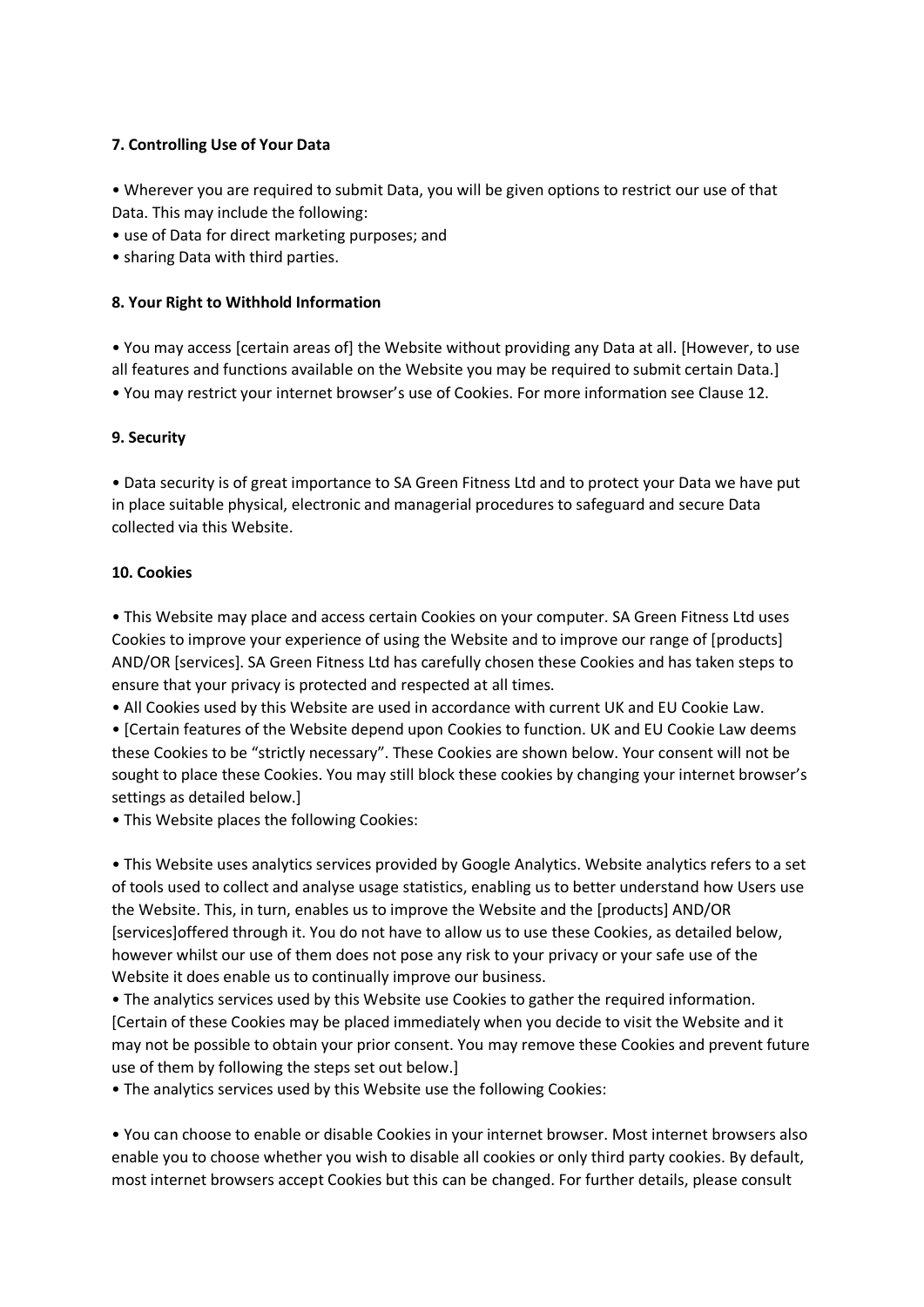the help menu in your internet browser.

• You can choose to delete Cookies at any time however you may lose any information that enables you to access the Website more quickly and efficiently including, but not limited to, personalisation settings.

• It is recommended that you ensure that your internet browser is up-to-date and that you consult the help and guidance provided by the developer of your internet browser if you are unsure about adjusting your privacy settings.

## **11. Changes to this Policy**

SA Green Fitness Ltd reserves the right to change this Policy as we may deem necessary from time to time or as may be required by law. Any changes will be immediately posted on the Website and you are deemed to have accepted the terms of the Policy on your first use of the Website following the alterations.

## **SHARING YOUR PERSONAL INFORMATION**

We share your Personal Information with third parties to help us use your Personal Information, as described above. We also use Google Analytics to help us understand how our customers use the Site -- you can read more about how Google uses your Personal Information here: [https://www.google.com/intl/en/policies/privacy/.](about:blank) You can also opt-out of Google Analytics here: [https://tools.google.com/dlpage/gaoptout.](about:blank)

Finally, we may also share your Personal Information to comply with applicable laws and regulations, to respond to a subpoena, search warrant or other lawful request for information we receive, or to otherwise protect our rights.

# **BEHAVIOURAL ADVERTISING**

As described above, we use your opted in Personal Information to provide you with targeted advertisements or marketing communications we believe may be of interest to you. For more information about how targeted advertising works, you can visit the Network Advertising Initiative's ("NAI") educational page at [http://www.networkadvertising.org/understanding-online](about:blank)[advertising/how-does-it-work.](about:blank)

You can opt out of targeted advertising by using the links below:

- Facebook: [https://www.facebook.com/settings/?tab=ads](about:blank)
- Google: [https://www.google.com/settings/ads/anonymous](about:blank)

Additionally, you can opt out of some of these services by visiting the Digital Advertising Alliance's opt-out portal at: [http://optout.aboutads.info/.](about:blank)

# **DO NOT TRACK**

Please note that we do not alter our Site's data collection and use practices when we see a Do Not Track signal from your browser.